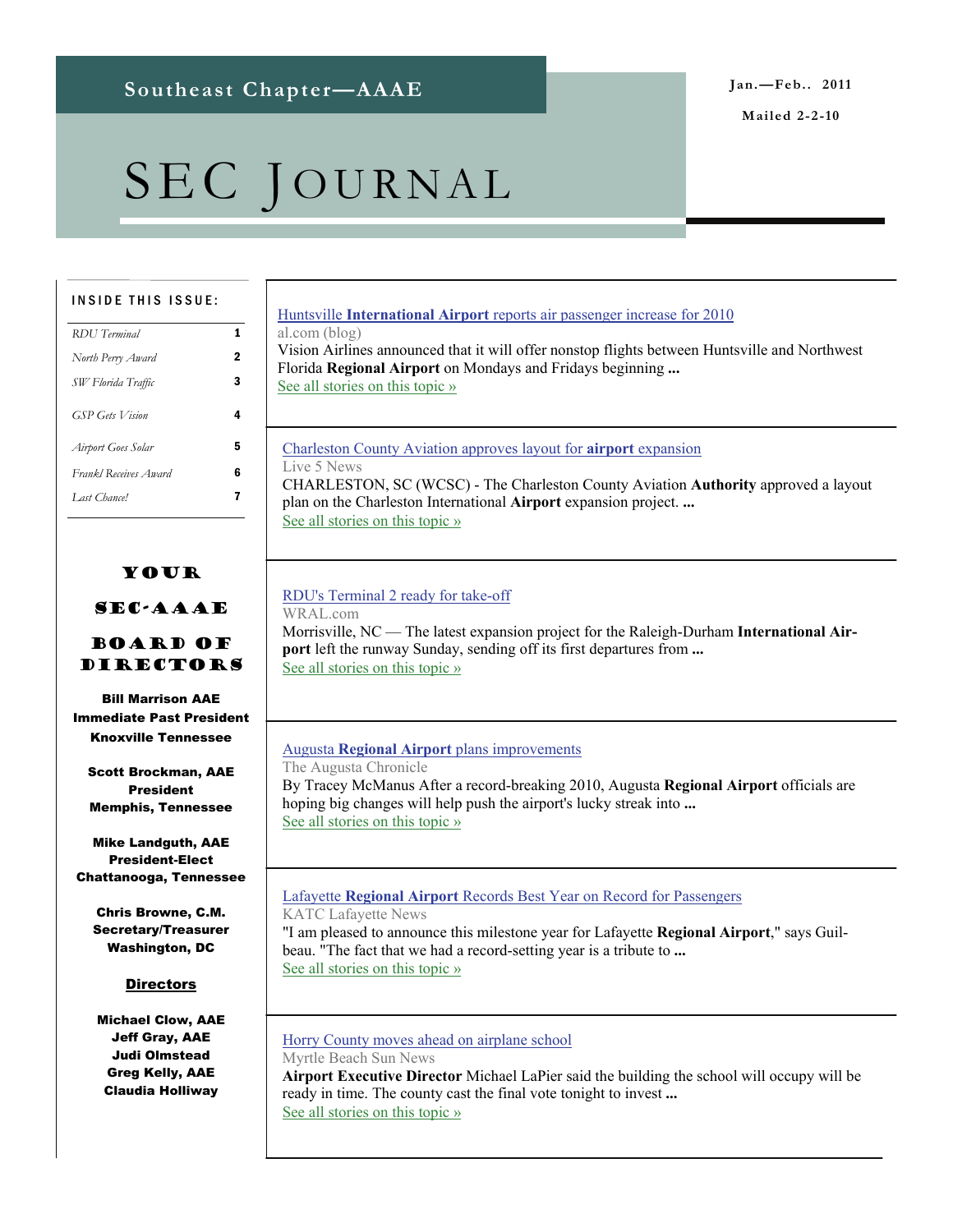[Northwest Florida Beaches International](http://www.google.com/url?sa=X&q=http://www.wjhg.com/news/headlines/Northwest_Florida_Beaches_International_Airport_hires_new_marketing_firm_114608189.html&ct=ga&cad=CAEQARgAIAAoATAAOABA4-L96QRIAVAAWABiAmVu&cd=fDLVXmw_r94&usg=AFQjCNEkQHFov_bnXPjcMur3WpxJphR4GA) **Airport** hires new marketing firm WJHG-TV Panama City - Northwest Florida **Regional Airport** has been making quite a splash lately, with it's announcements on Vision Airlines and free cuts. **...** [See all stories on this topic »](http://www.google.com/url?sa=X&q=http://news.google.com/news/story%3Fncl%3Dhttp://www.wjhg.com/news/headlines/Northwest_Florida_Beaches_International_Airport_hires_new_marketing_firm_114608189.html%26hl%3Den%26geo%3Dus&ct=ga&cad=CAEQARgAIAAoBjAAOABA4-L96QRIAVAAWABiAmVu&cd=fDLVXmw_r94&usg=AFQjCNGceDs3HEiwFTwFd8uzBdFJkxgJpg)

Falling Tampa International **Airport** [traffic causes Fitch to drop bond outlook](http://www.google.com/url?sa=X&q=http://www.tampabay.com/news/business/airlines/falling-tampa-international-airport-traffic-causes-fitch-to-drop-bond/1147721&ct=ga&cad=CAEQARgAIAAoATAAOABAo8qB6gRIAVAAWABiAmVu&cd=Q1Ztvgx1P_E&usg=AFQjCNEhSq4AYWfH2KkUQV-_wQ3biH6K1Q) Tampabay.com Fitch maintained the **authority's** AA- rating on \$692 million in outstanding **airport** revenue bonds. The outlook change reflects uncertainty over how quickly **...** [See all stories on this topic »](http://www.google.com/url?sa=X&q=http://news.google.com/news/story%3Fncl%3Dhttp://www.tampabay.com/news/business/airlines/falling-tampa-international-airport-traffic-causes-fitch-to-drop-bond/1147721%26hl%3Den%26geo%3Dus&ct=ga&cad=CAEQARgAIAAoBjAAOABAo8qB6gRIAVAAWABiAmVu&cd=Q1Ztvgx1P_E&usg=AFQjCNF-vIki6kfIjSTXXKi1dYKVLBVXKQ)

Congratulations to Ms. Nina Demeo, Airport Manager for the Hollywood-North Perry Airport in Fort Lauderdale who recently won the 2010 FAA Southern Region Runway Safety Partnership Award. Excerpts from the FAA's letter to Ms. Demeo follow:

Congratulations! Hollywood-North Perry Airport (HWO) has been selected to receive the 2010 FAA Southern Region Runway Safety Partnership Award.

This award is presented to the Hollywood-North Perry Airport in recognition of the outstanding work and contributions made to reduce runway incursions. You and your staff quickly began a Special Emphasis Program that included:

- 1) Runway safety education and familiarization for tenants
- 2) Enhancements to the airport's drivers' training program
- 3) Monthly runway safety meetings with airport tenants

Broward County showed support by providing funding to install new signs and marking. The County also made a commitment to sign and mark HWO to meet the requirements of FAR part 139 airport.

These special emphasis initiatives proved to be effective because runway incidents were significantly reduced from 8 incidents in FY 2009 to 0 incidents in FY 2010. The Special Emphasis Program was developed after 2 severe runway incursions occurred in 2009.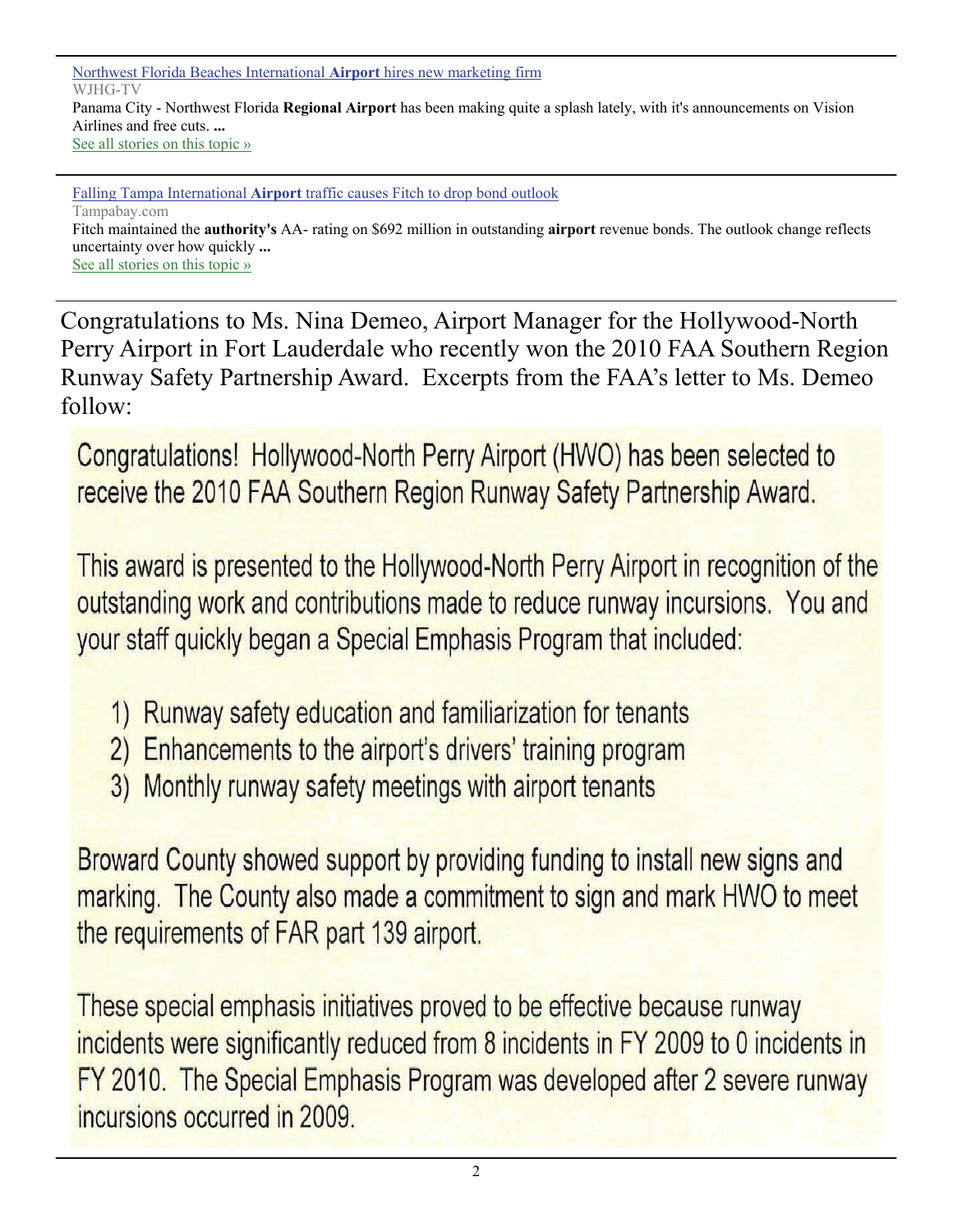**Director** [apologizes for](http://www.google.com/url?sa=X&q=http://www.arkansasonline.com/news/2010/nov/16/director-apologizes-airport-ad/&ct=ga&cad=CAEQAhgAIAAoATAAOABA2OqK5wRIAVCSAVgAYgJlbg&cd=UtiT2f8wNAM&usg=AFQjCNEwAOdNvLC75V68SJVR3KNXltT1uA) **airport** ad Arkansas Online (subscription) By Gavin Lesnick Little Rock National **Airport Executive Director** Ronald Mathieu talks with Airport Commissioner Jimmy Moses shortly before a commission **...** [See all stories on this topic »](http://www.google.com/url?sa=X&q=http://news.google.com/news/story%3Fncl%3Dhttp://www.arkansasonline.com/news/2010/nov/16/director-apologizes-airport-ad/%26hl%3Den%26geo%3Dus&ct=ga&cad=CAEQAhgAIAAoBjAAOABA2OqK5wRIAVCSAVgAYgJlbg&cd=UtiT2f8wNAM&usg=AFQjCNESlOikstrCO_LjiCtNh0paNHe5Hg)

**Airport** [gas stations could face hefty fines](http://www.google.com/url?sa=X&q=http://www.orlandosentinel.com/business/os-airport-gas-station-violation-20101115,0,7399997.story&ct=ga&cad=CAEQARgAIAAoATADOANAtPKG5wRIAVB-WABiAmVu&cd=9y1IfSpzy6Q&usg=AFQjCNEgtshpnNjSfTpig8dSKDax1-1pUA) Orlando Sentinel By Mark Schlueb, Orlando Sentinel The owners of two gas stations near Orlando **International Airport** that charge twice the average for fuel could soon face **...** [See all stories on this topic »](http://www.google.com/url?sa=X&q=http://news.google.com/news/story%3Fncl%3Dhttp://www.orlandosentinel.com/business/os-airport-gas-station-violation-20101115,0,7399997.story%26hl%3Den%26geo%3Dus&ct=ga&cad=CAEQARgAIAAoBjADOANAtPKG5wRIAVB-WABiAmVu&cd=9y1IfSpzy6Q&usg=AFQjCNEYe2EEACF6dIOKde3u6vCcjfSbOg)

### **SOUTHWEST FLORIDA INTERNATIONAL AIRPORT**

### **REPORTS DECEMBER TRAFFIC**

FORT MYERS, Fla. (Jan. 19, 2011) – During December, 694,399 passengers traveled through Southwest Florida International Airport, an increase of 2.7 percent compared to December 2009. Passenger traffic for 2010 was up 1.3 percent compared to 2009.

The traffic leader in December was Delta with 143,637 passengers traveling to and from Fort Myers. Rounding out the top five airlines were AirTran (126,124), JetBlue (80,703), Southwest (70,635) and US Airways (59,087).

Southwest Florida International Airport had 7,846 aircraft movements (takeoffs and landings), a decrease of 2.3 percent compared to December 2009. Page Field General Aviation Airport saw 6,430 movements, a 2 percent decrease from December 2009. In addition, more than 3.1 million pounds of air freight moved through Southwest Florida International Airport in December 2010.

Southwest Florida International Airport served more than 7.5 million passengers in 2010 and is one of the top 50 U.S. airports for passenger traffic. No ad valorem (property) taxes are used for airport operation or construction. For more information, log onto [www.flylcpa.com](http://www.flylcpa.com/).

Sarasota Bradenton **Airport** [adds flights to Boston, Milwaukee](http://www.google.com/url?sa=X&q=http://www.myfoxtampabay.com/dpp/news/local/sun_coast/sarasota-bradenton-airport-adds-flights-111710&ct=ga&cad=CAEQARgAIAAoATAFOAVA2MeQ5wRIAVB-WABiAmVu&cd=E3eS2FzzJks&usg=AFQjCNGcsfGgHdqCUG0wxozMkWFRLicEvQ) MyFox Tampa Bay TAMPA - Two new non-stop flights will begin departing from Sarasota Bradenton **International Airport** this week. Officials say starting Thursday, JetBlue will **...** [See all stories on this topic »](http://www.google.com/url?sa=X&q=http://news.google.com/news/story%3Fncl%3Dhttp://www.myfoxtampabay.com/dpp/news/local/sun_coast/sarasota-bradenton-airport-adds-flights-111710%26hl%3Den%26geo%3Dus&ct=ga&cad=CAEQARgAIAAoBjAFOAVA2MeQ5wRIAVB-WABiAmVu&cd=E3eS2FzzJks&usg=AFQjCNEdLJUYLoppNvejsiE4xIEqVW1Zdg)

[Revolt: Orlando airport to drop](http://www.google.com/url?sa=X&q=http://hotair.com/archives/2010/11/18/revolt-orlando-airport-to-drop-tsa-as-security-screeners/&ct=ga&cad=CAEQARgAIAAoATABOAFAzsaW5wRIAVCNAVgAYgJlbg&cd=flvTWKIxn14&usg=AFQjCNFpZCa2GlhbJIMk5W94t3RVKALmOQ) **TSA** as security screeners Hot Air The good news: All it takes is one 'port to drop **TSA** to push this possibility front and center in the national debate over airline security. **...**

[See all stories on this topic »](http://www.google.com/url?sa=X&q=http://news.google.com/news/story%3Fncl%3Dhttp://hotair.com/archives/2010/11/18/revolt-orlando-airport-to-drop-tsa-as-security-screeners/%26hl%3Den%26geo%3Dus&ct=ga&cad=CAEQARgAIAAoBjABOAFAzsaW5wRIAVCNAVgAYgJlbg&cd=flvTWKIxn14&usg=AFQjCNHcJr7BbJZyuPtN4RsdcRUQAewgyg)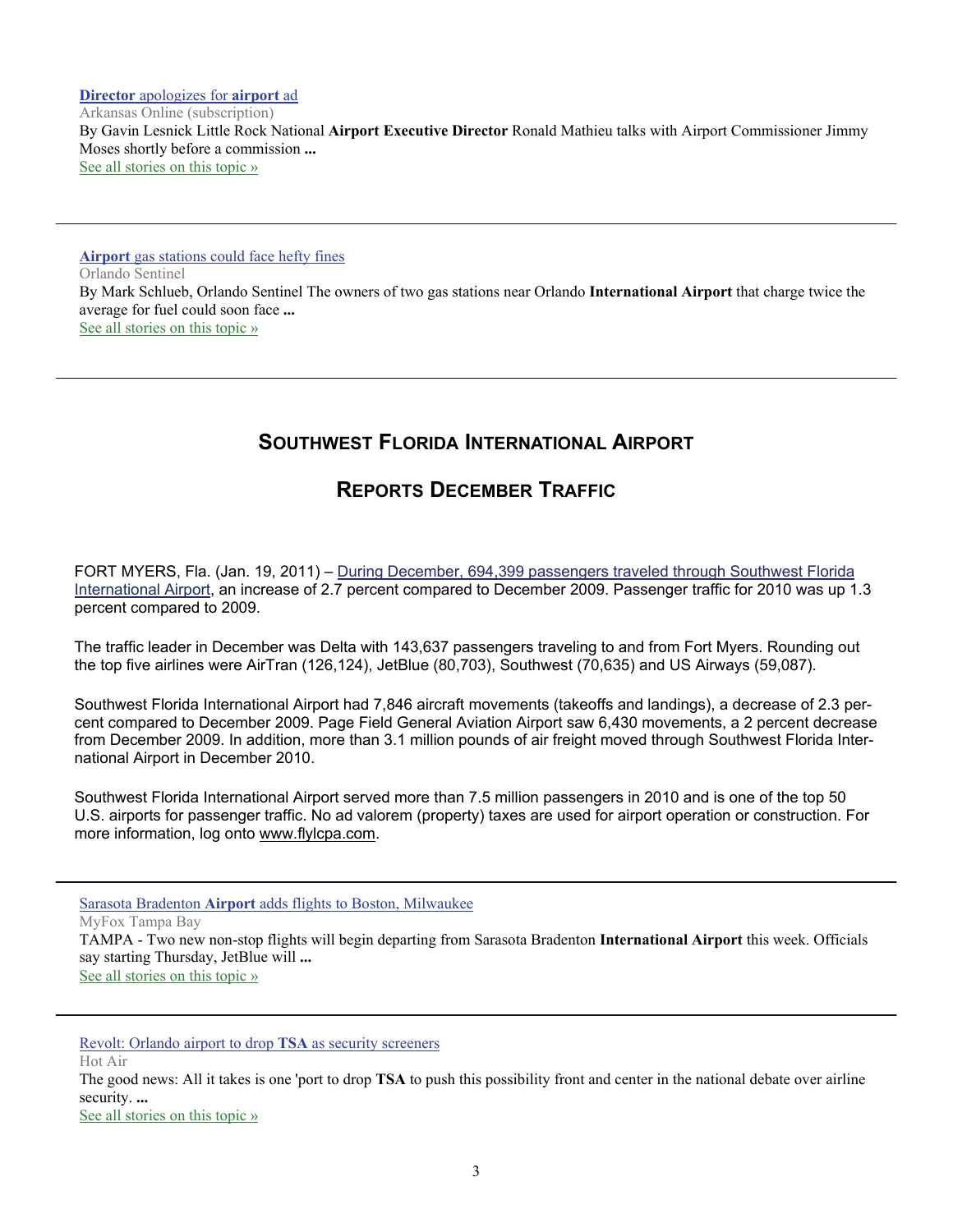[Airports Consider Congressman's Call To Ditch](http://www.google.com/url?sa=X&q=http://www.npr.org/templates/story/story.php%3FstoryId%3D131425210&ct=ga&cad=CAEQARgAIAAoATAAOABAzsaW5wRIAVCNAVgAYgJlbg&cd=flvTWKIxn14&usg=AFQjCNGOUMrYpY6XI1JFRWubWVahSiKnag) **TSA** NPR John Mica of Florida, the way to make travelers feel more comfortable would be to kick **TSA** employees out of their posts at the ends of the snaking security **...** [See all stories on this topic »](http://www.google.com/url?sa=X&q=http://news.google.com/news/story%3Fncl%3Dhttp://www.npr.org/templates/story/story.php%253FstoryId%253D131425210%26hl%3Den%26geo%3Dus&ct=ga&cad=CAEQARgAIAAoBjAAOABAzsaW5wRIAVCNAVgAYgJlbg&cd=flvTWKIxn14&usg=AFQjCNEnkoMnMg7F0ru3WaLkYSyd528umw)

[New airline to serve Northwest Florida](http://www.google.com/url?sa=X&q=http://blogs.orlandosentinel.com/travel-postcardsfromflorida/2011/01/18/new-airline-to-serve-northwest-florida-regional-airport/&ct=ga&cad=CAEQARgAIAAoATAAOABAksXY6QRIAVAAWABiAmVu&cd=QaiBZOfQiX0&usg=AFQjCNHgtlufUwatiDHoCFs7AmC2rg9X1A) **Regional Airport** Orlando Sentinel (blog) **...** says Northwest Florida **Regional Airport** Director, Greg Donovan, aae "Our Northwest Florida **Regional Airport** team is eager to accommodate new guests, **...** [See all stories on this topic »](http://www.google.com/url?sa=X&q=http://news.google.com/news/story%3Fncl%3Dhttp://blogs.orlandosentinel.com/travel-postcardsfromflorida/2011/01/18/new-airline-to-serve-northwest-florida-regional-airport/%26hl%3Den%26geo%3Dus&ct=ga&cad=CAEQARgAIAAoBjAAOABAksXY6QRIAVAAWABiAmVu&cd=QaiBZOfQiX0&usg=AFQjCNFhLibkpLrvxcfEROHXYI8K75AOwA)

GSP **airport** [will be getting low-cost air carrier Vision Airlines](http://www.google.com/url?sa=X&q=http://www.goupstate.com/article/20110117/ARTICLES/110119801/1027/opinion%3FTitle%3DGSP-airport-will-be-getting-low-cost-air-carrier-Vision-Airlines&ct=ga&cad=CAEQAhgAIAAoATAGOAZAtpLV6QRIAVAAWABiAmVu&cd=udrDLlwckLk&usg=AFQjCNGuXEiioU1Atp7RnHxHGke60v3z_A) Spartanburg Herald Journal The GSP **commission** is continuing to move forward with a proposed \$99 million renovation of its 48-year-old main terminal. Design plans for the project are **...** [See all stories on this topic »](http://www.google.com/url?sa=X&q=http://news.google.com/news/story%3Fncl%3Dhttp://www.goupstate.com/article/20110117/ARTICLES/110119801/1027/opinion%253FTitle%253DGSP-airport-will-be-getting-low-cost-air-carrier-Vision-Airlines%26hl%3Den%26geo%3Dus&ct=ga&cad=CAEQAhgAIAAoBjAGOAZAtpLV6QRIAVAAWABiAmVu&cd=udrDLlwckLk&usg=AFQjCNHEB2QWa_gqKjKjEiCmmoCZ0uVthA)

**Airport** [Dreams May Not Be Boss' Flight of Fancy](http://www.google.com/url?sa=X&q=http://www.theledger.com/article/20110109/NEWS/101095031/1001/business%3FTitle%3DAirport-Dreams-May-Not-Be-Boss-Flight-of-Fancy&ct=ga&cad=CAEQARgAIAAoATAAOABAnZOq6QRIAVAAWABiAmVu&cd=a61yyd7P4Fs&usg=AFQjCNGZDc1QHxZyDEJqNLPTO_xh3UJk2w) The Ledger By John Chambliss Imagine in five years a bustling Lakeland Linder **Regional Airport** with **international** flights to Europe. Domestically, a carrier would fly **...** [See all stories on this topic »](http://www.google.com/url?sa=X&q=http://news.google.com/news/story%3Fncl%3Dhttp://www.theledger.com/article/20110109/NEWS/101095031/1001/business%253FTitle%253DAirport-Dreams-May-Not-Be-Boss-Flight-of-Fancy%26hl%3Den%26geo%3Dus&ct=ga&cad=CAEQARgAIAAoBjAAOABAnZOq6QRIAVAAWABiAmVu&cd=a61yyd7P4Fs&usg=AFQjCNHrIdVmH9htnuTWHbKo1Ke9VnMxog)

Was federal money Sanford **airport** [got after Haiti earthquake reimbursement](http://www.google.com/url?sa=X&q=http://www.orlandosentinel.com/news/opinion/views/os-scott-maxwell-sanford-earthquake-020110108,0,6289020.column&ct=ga&cad=CAEQAhgAIAAoATAAOABA7sGk6QRIAVAAWABiAmVu&cd=yCltnoZUzME&usg=AFQjCNGUE_TelOomwVxNQwR5nKLLCAdpbg) **...** Orlando Sentinel But the airport did more than just give. It also profited. Taxpayers paid the airport for everything from \$23439 for the time that **airport CEO** Larry Dale **...** [See all stories on this topic »](http://www.google.com/url?sa=X&q=http://news.google.com/news/story%3Fncl%3Dhttp://www.orlandosentinel.com/news/opinion/views/os-scott-maxwell-sanford-earthquake-020110108,0,6289020.column%26hl%3Den%26geo%3Dus&ct=ga&cad=CAEQAhgAIAAoBjAAOABA7sGk6QRIAVAAWABiAmVu&cd=yCltnoZUzME&usg=AFQjCNEg44FkB8-9zqqtTbStdt0lUoE-kw)

*HOST OF THE 2011 SEC-AAAE ANNUAL CONFERENCE* 



**MOBILE REGIONAL AIRPORT** 

### *April 3-6, 2011*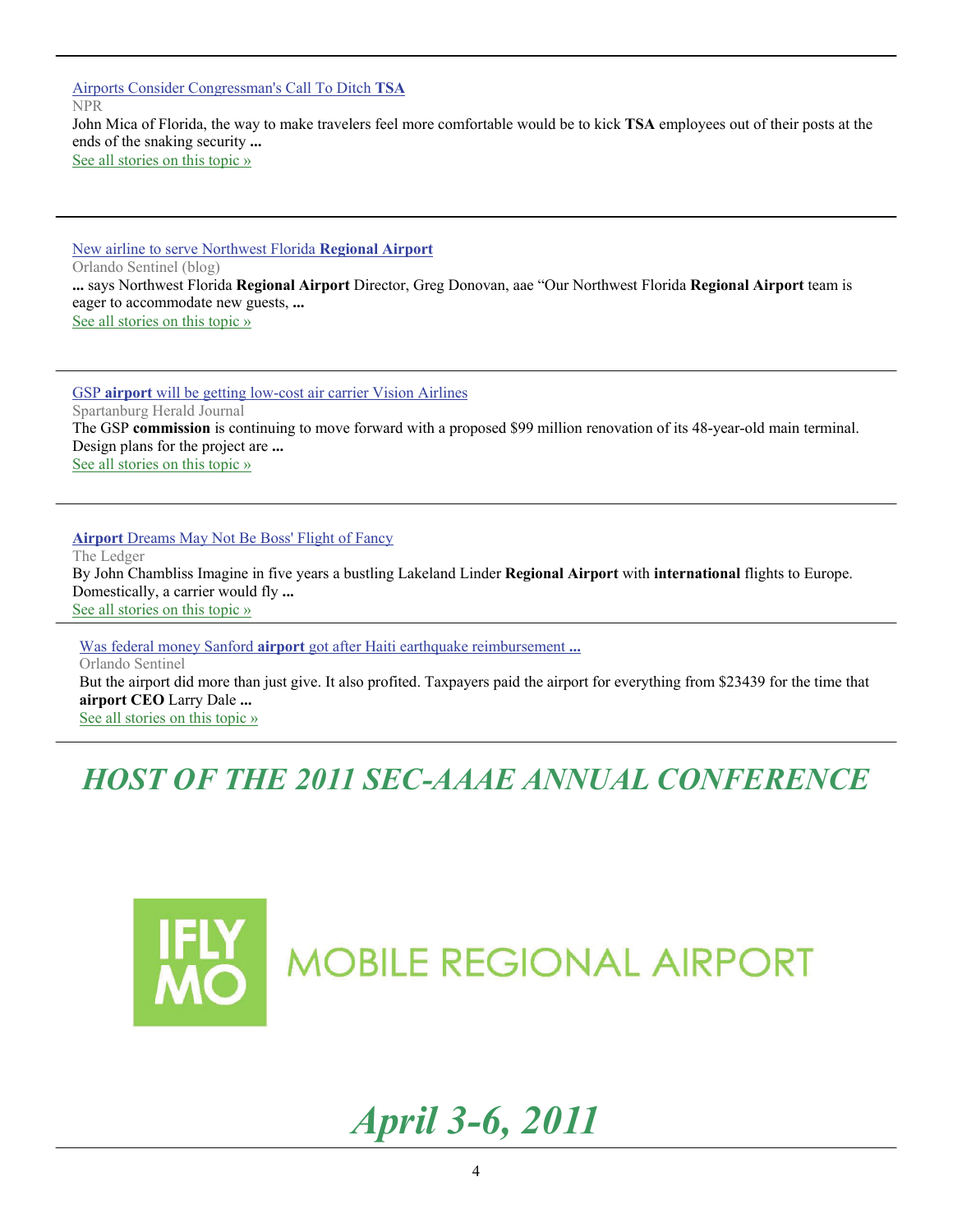The information contained in this newsletter is for general information purposes only. The information is provided by the Southeast Chapter of the American Association of Airport Executives and while we endeavor to keep the information up to date and correct, we make no representations or warranties of any kind, express or implied, about the completeness, accuracy, reliability, suitability or availability with respect to the website(s) noted herein or the information, products, services, or related graphics contained in the newsletter or on the website(s) noted for any purpose. Any reliance you place on such information is, therefore, strictly at your own risk.

 In no event will the Southeast Chapter of the American Association of Airport Executives be liable for any loss or damage including without limitation, indirect or consequential loss or damage, or any loss or damage whatsoever arising from loss of data or profits arising out of, or in connection with, the use of this newsletter.

 Through this newsletter you are able to link to other websites which are not under the control of the Southeast Chapter of the American Association of Airport Executives. We have no control over the nature, content, comments, language and availability of those sites. The inclusion of any links does not imply a recommendation or endorsement of the views expressed within any links.

 The Southeast Chapter of the American Association of Airport Executives is confident every effort is made to keep the website(s) noted herein up and running smoothly; however, The Southeast Chapter of the American Association of Airport Executives takes no responsibility for, and will not be liable for, the website(s) being temporarily unavailable due to technical issues beyond our control or links that have expired, are disabled or misdirected.

 Linked headlines for the Southeast Chapter—AAAE Journal provided by Google News at www.news.google.com.

Second **security** [breach at N.C. airport no surprise to Milton police chief](http://www.google.com/url?sa=X&q=http://www.patriotledger.com/topstories/x703882918/Second-security-breach-at-N-C-airport-no-surprise-to-Milton-police-chief&ct=ga&cad=CAEQARgAIAAoATAAOABA2fO66QRIAVAAWABiAmVu&cd=JIWFTx9O8_0&usg=AFQjCNHlGewirTxUeK-hg0HNIM_1EWa6CA)

The Patriot Ledger Only four days after Tisdale's body was found, an undercover inspector with the federal **Transportation Security Administration** had little trouble getting a **...** [See all stories on this topic »](http://www.google.com/url?sa=X&q=http://news.google.com/news/story%3Fncl%3Dhttp://www.patriotledger.com/topstories/x703882918/Second-security-breach-at-N-C-airport-no-surprise-to-Milton-police-chief%26hl%3Den%26geo%3Dus&ct=ga&cad=CAEQARgAIAAoBjAAOABA2fO66QRIAVAAWABiAmVu&cd=JIWFTx9O8_0&usg=AFQjCNHVrUT0MF37nXyha3CFC9qob61Shw)

Florida **airport** [installs solar panels](http://www.google.com/url?sa=X&q=http://solar.coolerplanet.com/News/800362763-florida-airport-installs-solar-panels.aspx&ct=ga&cad=CAEQARgAIAAoATAAOABA3uD76QRIAVAAWABiAmVu&cd=VXjuMsxsQ70&usg=AFQjCNGhDrowHywH0fy3MXx5uo3JHvsGhA) Cooler Planet Gainesville **Regional Airport** in Florida was recently given the green light by city commissioners to install solar panels and gas stations on their facility. **...** [See all stories on this topic »](http://www.google.com/url?sa=X&q=http://news.google.com/news/story%3Fncl%3Dhttp://solar.coolerplanet.com/News/800362763-florida-airport-installs-solar-panels.aspx%26hl%3Den%26geo%3Dus&ct=ga&cad=CAEQARgAIAAoBjAAOABA3uD76QRIAVAAWABiAmVu&cd=VXjuMsxsQ70&usg=AFQjCNH91yXzCGCYhZbCP6M1QctI77fCKA)

Jacksonville **Airport** [Authority returns 'Craig' to Arlington](http://www.google.com/url?sa=X&q=http://jacksonville.com/news/metro/2011-01-24/story/jacksonville-airport-authority-returns-craig-arlington-airports-name&ct=ga&cad=CAEQAhgAIAAoATAAOABAwvv76QRIAVAAWABiAmVu&cd=jRRx4MdGX90&usg=AFQjCNHH4LrY2PpQGZH-OD9JLQfSkrVtFg) **airport's** name

Florida Times-Union JAA **Executive Director** Steve Grossman has said a new name could help attract more flights and businesses to the **airport**. James Craig, who the **airport** is **...** [See all stories on this topic »](http://www.google.com/url?sa=X&q=http://news.google.com/news/story%3Fncl%3Dhttp://jacksonville.com/news/metro/2011-01-24/story/jacksonville-airport-authority-returns-craig-arlington-airports-name%26hl%3Den%26geo%3Dus&ct=ga&cad=CAEQAhgAIAAoBjAAOABAwvv76QRIAVAAWABiAmVu&cd=jRRx4MdGX90&usg=AFQjCNE4GjceqxQq4qmNOZ9nWDjcxMPQ5g)

### *HOST OF THE 2011 SEC-AAAE ANNUAL CONFERENCE*



MOBILE REGIONAL AIRPORT

## *April 3-6, 2011*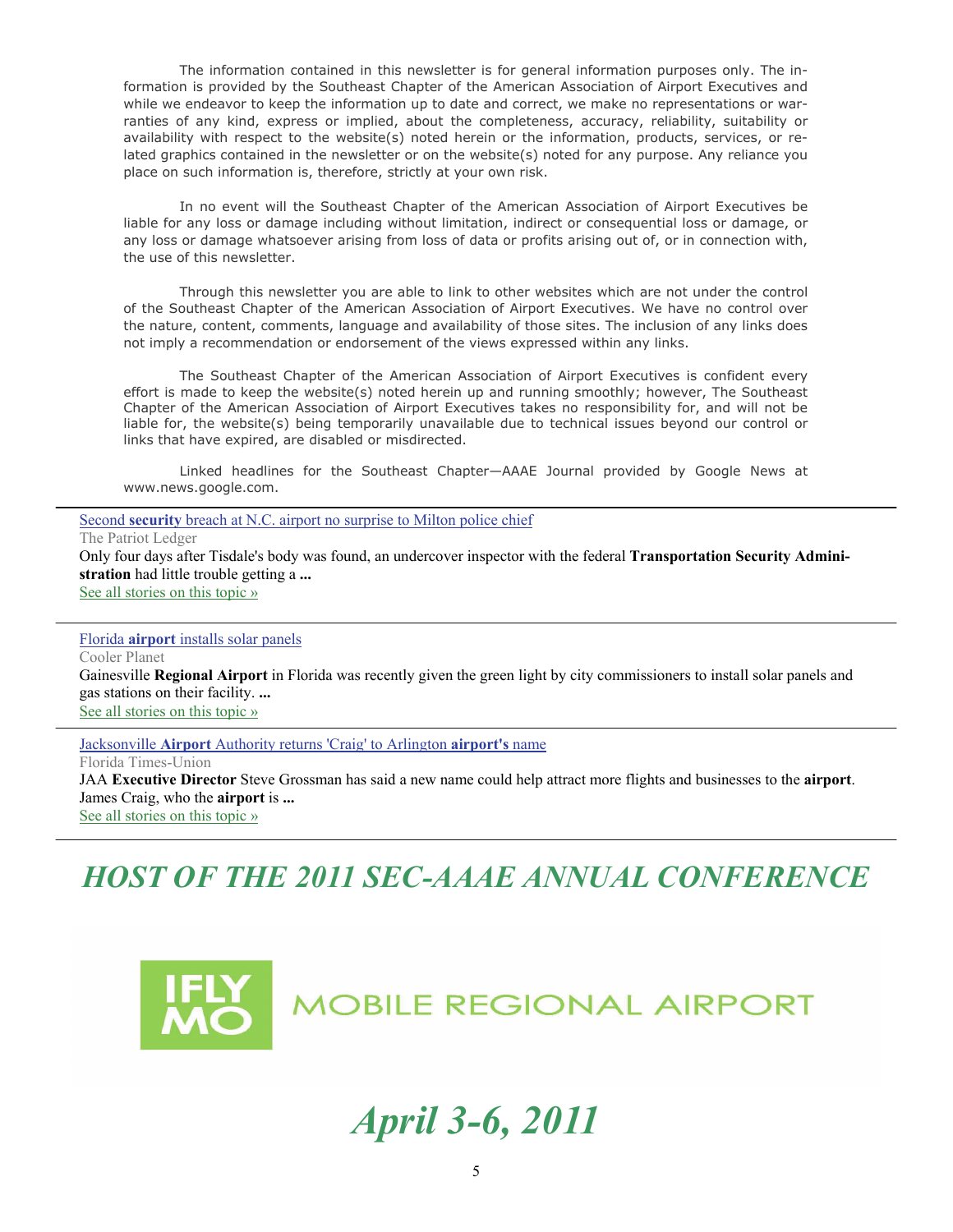### *Host of the 2012 SEC-AAAE Annual Conference*



# *MAY 19-23, 2012 Mark Your Calendar Now!*

#### [AirTran to resume Asheville-Tampa service](http://www.google.com/url?sa=X&q=http://www.citizen-times.com/article/20110126/NEWS01/110126050/1009&ct=ga&cad=CAEQARgAIAAoATAAOABA1OGC6gRIAVAAWABiAmVu&cd=rIgoje1WwdE&usg=AFQjCNF3Nk-BFBH-gpms3imKWJJd2Bz13Q)

Asheville Citizen-Times

ASHEVILLE — Discount air carrier AirTran Airways said today that it will resume nonstop seasonal flights between Asheville **Regional Airport** and Tampa, Fla **...** [See all stories on this topic »](http://www.google.com/url?sa=X&q=http://news.google.com/news/story%3Fncl%3Dhttp://www.citizen-times.com/article/20110126/NEWS01/110126050/1009%26hl%3Den%26geo%3Dus&ct=ga&cad=CAEQARgAIAAoBjAAOABA1OGC6gRIAVAAWABiAmVu&cd=rIgoje1WwdE&usg=AFQjCNEHe2e5qKUeuSTncfDxSk9szD9h5A)

Blue Grass **Airport Executive Director** [Eric Frankl Receives Federal Aviation](http://www.google.com/url?sa=X&q=http://www.prnewswire.com/news-releases/blue-grass-airport-executive-director-eric-frankl-receives-federal-aviation-administration-award-114798434.html&ct=ga&cad=CAEQAhgAIAAoATAAOABAguWL6gRIAVAAWABiAmVu&cd=ikax7_bc3mI&usg=AFQjCNF_Cx99lNhUYBZYCxs4f93XsdWrXw) **...**

PR Newswire (press release) 28, 2011 /PRNewswire/ -- Eric J. Frankl, AAE, **Executive Director** of Lexington's Blue Grass **Airport**, has been selected as the 2010 Air Carrier **Airport ...** [See all stories on this topic »](http://www.google.com/url?sa=X&q=http://news.google.com/news/story%3Fncl%3Dhttp://www.prnewswire.com/news-releases/blue-grass-airport-executive-director-eric-frankl-receives-federal-aviation-administration-award-114798434.html%26hl%3Den%26geo%3Dus&ct=ga&cad=CAEQAhgAIAAoBjAAOABAguWL6gRIAVAAWABiAmVu&cd=ikax7_bc3mI&usg=AFQjCNHRqYSaH7PLkGtSg03abGrvl5wRsw)

Dugan named Naples **airport** [deputy executive director](http://www.google.com/url?sa=X&q=http://www.naplesnews.com/news/2011/feb/02/dugan-named-naples-airport-deputy-executive-direct/&ct=ga&cad=CAEQARgAIAAoATAAOABAkKSm6gRIAVAAWABiAmVu&cd=j-h0VEnWfYQ&usg=AFQjCNETP62V-JLck8yjf7ElwS_vFKH-MQ)

Naples Daily News She assists Executive Director Ted Soliday in overseeing day-to-day operations of Naples **Municipal Airport** and its staff. Dugan, who was senior director of **...** [See all stories on this topic »](http://www.google.com/url?sa=X&q=http://news.google.com/news/story%3Fncl%3Dhttp://www.naplesnews.com/news/2011/feb/02/dugan-named-naples-airport-deputy-executive-direct/%26hl%3Den%26geo%3Dus&ct=ga&cad=CAEQARgAIAAoBjAAOABAkKSm6gRIAVAAWABiAmVu&cd=j-h0VEnWfYQ&usg=AFQjCNG_yglgYfW25UWKxHrWO61cDzmCTg)

[The sad state of the](http://www.google.com/url?sa=X&q=http://www.consumertraveler.com/today/the-sad-state-of-the-faa-reauthorization-bill/&ct=ga&cad=CAcQARgAIAIoATAAOABA68Sm6gRIAVAAWABiBWVuLVVT&cd=r5-IYiNITPY&usg=AFQjCNFavq5PXycU3-JlIHFyFWncrsyA9A) **FAA** reauthorization bill

By Charlie Leocha

At the end of last week and early this week the **FAA** Reauthorization bill has been manhandled by the Senate leadership. A press conference yesterday was a display of the absolute lack of leadership on this issue in the Senate. [Consumer Traveler - http://www.consumertraveler.com/](http://www.google.com/url?sa=X&q=http://www.consumertraveler.com/&ct=ga&cad=CAcQARgAIAIoBzAAOABA68Sm6gRIAVAAWABiBWVuLVVT&cd=r5-IYiNITPY&usg=AFQjCNHnjL89H4AV2M7bVKhJXUDJs-6CIg)

**TSA** [tells FOIA requestor to define 'complaint'](http://www.google.com/url?sa=X&q=http://www.sfexaminer.com/blogs/beltway-confidential/2011/02/tsa-tells-foia-requestor-define-complaint&ct=ga&cad=CAEQARgAIAAoATAAOABA082h6gRIAVAAWABiAmVu&cd=95LAz4oCpPI&usg=AFQjCNGqMHC3TDFfFxeUy0s5SoUivqzB1Q)

San Francisco Examiner (blog) Judicial Watch's John Althen received an interesting response from officials at the Transportation Security Administration (**TSA**) when he requested copies of **...** [See all stories on this topic »](http://www.google.com/url?sa=X&q=http://news.google.com/news/story%3Fncl%3Dhttp://www.sfexaminer.com/blogs/beltway-confidential/2011/02/tsa-tells-foia-requestor-define-complaint%26hl%3Den%26geo%3Dus&ct=ga&cad=CAEQARgAIAAoBjAAOABA082h6gRIAVAAWABiAmVu&cd=95LAz4oCpPI&usg=AFQjCNHsFiv8BTYLP3KugH2rYSGUUeqa_A)